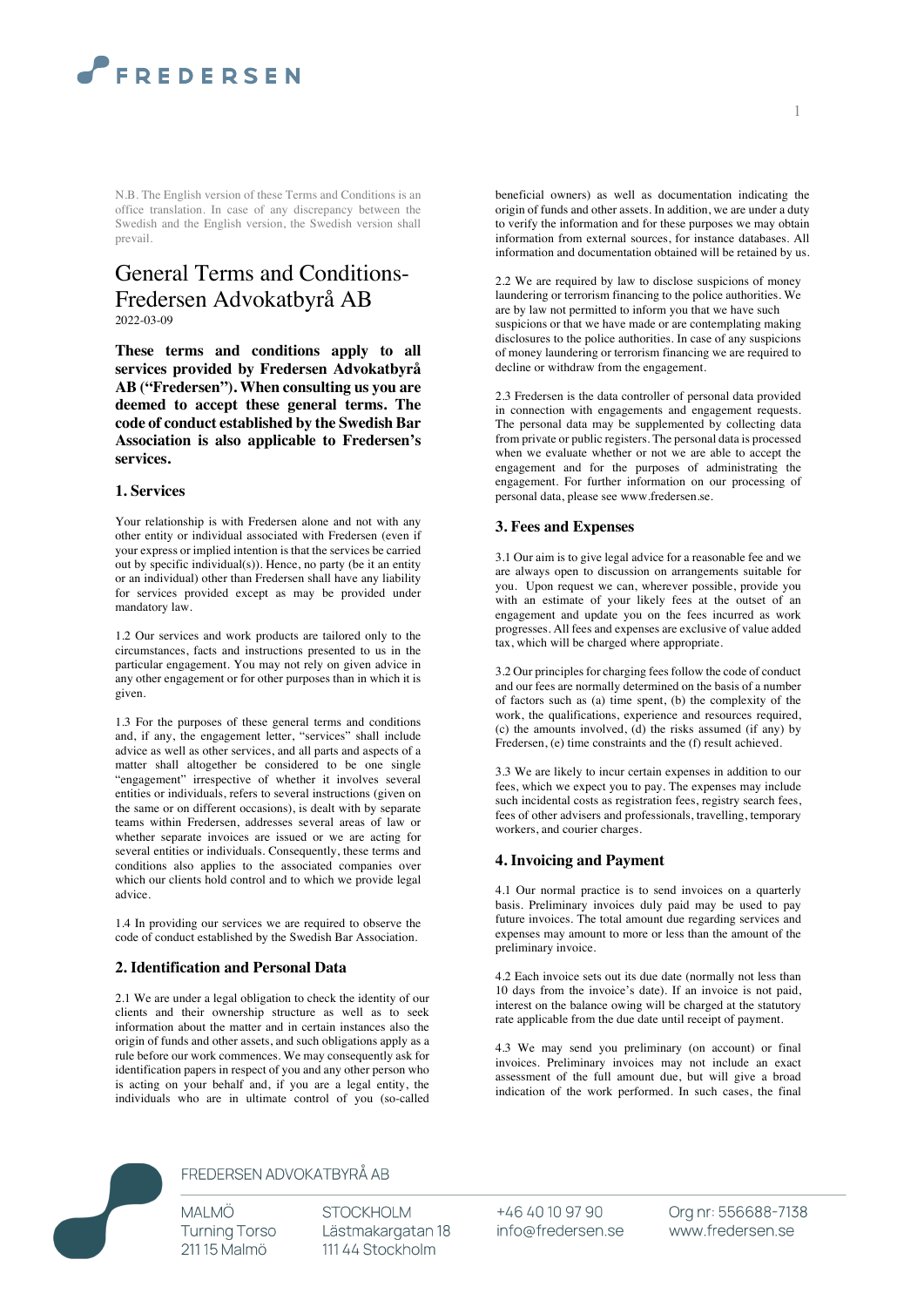# **FREDERSEN**

invoice for the matter or part of the matter will set out the total amount of our fees and expenses with the fees and expenses payable according to any preliminary invoice deducted.

4.4 We are by law obliged to give information to the Swedish tax authority of your VAT-number and the value of services provided for you. By consulting Fredersen you are deemed to accepting us giving this information to the Swedish tax authority.

4.5 In Swedish litigation and arbitral proceedings, the losing party is normally ordered to pay the costs of the winning party. This is however not always the case. Under certain circumstances, the costs will not be recoverable at all or only in part. Irrespective if you should be the winning or losing party or not be granted full compensation for your costs, you must pay our fees for services rendered and expenses incurred in representing you in litigation or arbitral proceedings.

4.6 If our fees and costs are to be financed by your legal expenses insurance please note that you are obliged to pay our fees and costs to any amount exceeding the insurance.

4.7 If you ask us to address an invoice to someone else, we may do so only if it is obviously lawful and legitimate, that the personal information in clause 2 is valid and that you, if we ask, immediately pay any amount due not paid on the due date. There will be no client-attorney relationship between us and the invoice receptor.

#### **5. Legal Advice**

5.1 Our services and work products are tailored only to the circumstances, facts and instructions presented to us in the particular engagement. You may not rely on given advice in any other engagement or for other purposes than in which it is given. If not otherwise agreed our advice does not include tax consequences. We do not provide financial or accounting advice, tax advice or advice on the merits of an investment or a transaction. Nor do we provide recommendations from a commercial perspective as to whether or not you should consummate a particular investment or transaction. Provided nothing else has been agreed, the legal advice we provide is always based on Swedish law. This applies regardless of which country's law may be applicable in the matter.

5.2 We have an extensional national and international network of advisors and are happy to help you find and instruct other advisors in particular matters. If we instruct, use and/or cooperate with other advisors, they shall be regarded as independent and we do not take liability for recommending them to you or for any advice given by them if not otherwise agreed. We are not liable for any fee or cost of other advisors. A proxy to instruct advisors includes the authority to accept a limitation of liability on your behalf.

5.3 If various advisors are liable to you for any loss or damage suffered, our liability shall be limited to the share of loss or damage proportional to our fee in relation the total fee of all of the other advisors.

#### **6. Communication**

6.1 We communicate with our clients and other parties involved in a matter in a variety of ways, including through the Internet and by e-mail. Although these are effective means of communication they involve security and confidentiality risks for which we cannot accept any responsibility. If you would prefer that we do not communicate through the Internet or by e-mail in relation to any particular engagement, please advise the relevant engagement partner.

6.2 Our spam and virus filters and security arrangements may sometimes reject or filter out legitimate e-mails. Accordingly, you should follow-up important e-mails by telephone.

#### **7. Intellectual Property Rights and Confidentiality**

7.1 The copyright and other intellectual property rights in work products that we generate for you vest in us although you have the right to use such work products for the purposes for which they were provided. Unless otherwise expressly agreed, no document or other work product generated by us may be generally circulated or used for marketing purposes.

7.2 We will protect the information you disclose to us in an appropriate manner and in accordance with the code of conduct.

7.3 When a particular matter has become publicly known we may announce our participation for marketing purposes. Such announcement may only contain information about the matter that is already in the public domain. This also applies if you, in relation to a matter that is not publicly known, have expressly agreed that we announce our participation. If we have reason to believe you will respond negative we will ask for your consent before we give out information.

#### **8. Conflict of Interest**

We may be unable to represent a party if there is a conflict of interest in relation to another party. Therefore we always conduct an investigation regarding the possibility of a conflict of interest in accordance with the code of conduct established by the Swedish Bar Association prior to accepting an assignment. Despite this, it is possible that we sometime during the matter or in the future, are prevented from representing you due to unforeseen circumstances. If this should happen we aim to deal with all clients fairly and in accordance with the code of conduct.

#### **9. Limitation of Liability**

9.1 We maintain professional indemnity insurance in addition to the Swedish Bar Association's compulsory professional indemnity insurance.

9.2 Our liability for any loss or damage suffered by you as a result of our fault or negligence or breach of contract shall, provided our actions are not wilful or grossly negligent, be limited to an amount per engagement of 50 million Swedish kronor or, if our fee for the engagement is less than one million Swedish kronor, five million Swedish kronor. This limitation



### FREDERSEN ADVOKATBYRÅ AB

**MALMÖ Turning Torso** 21115 Malmö

**STOCKHOLM** Lästmakargatan 18 111 44 Stockholm

+46 40 10 97 90 info@fredersen.se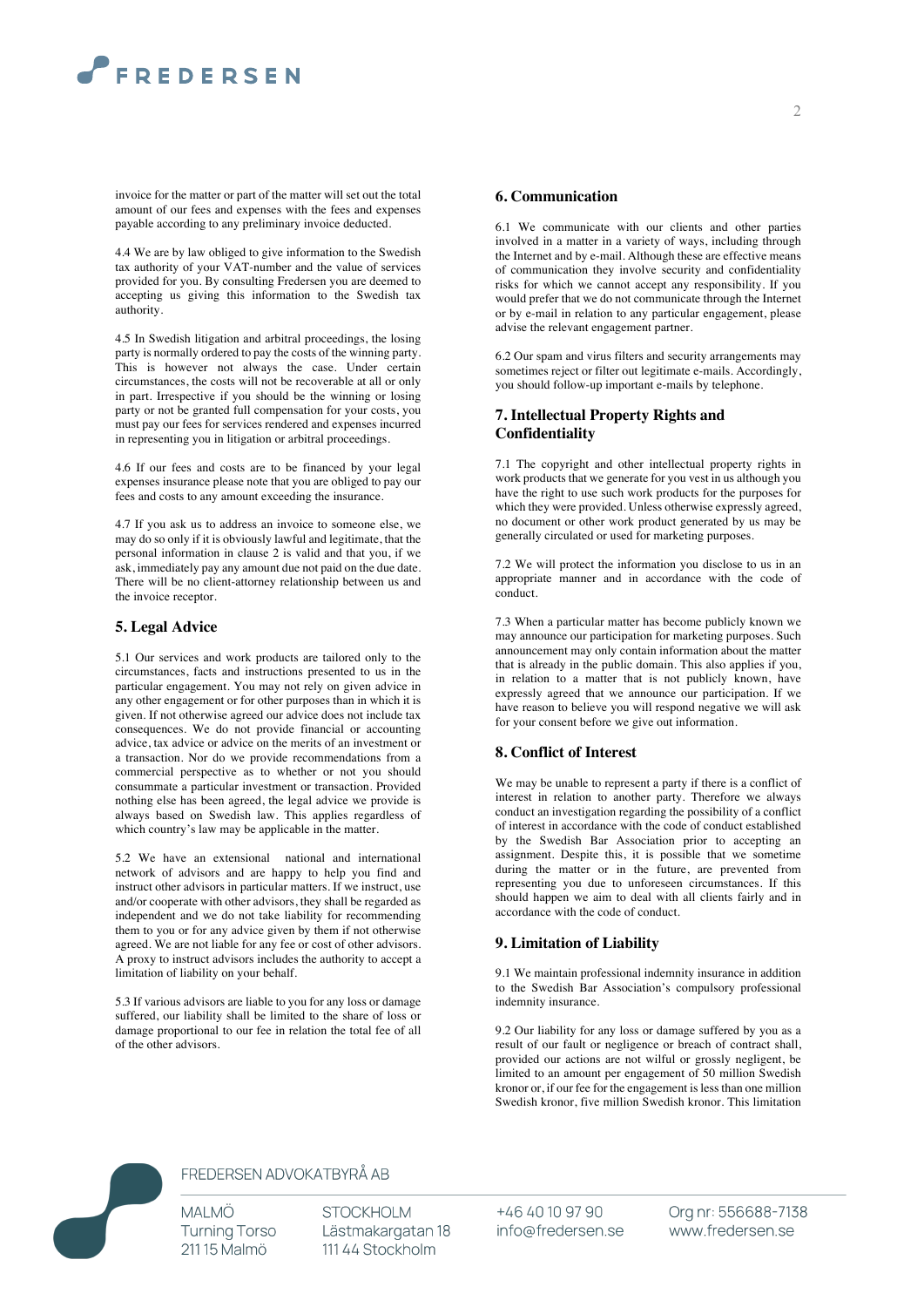# **FREDERSEN**

of liability shall apply to all claims made against Fredersen from the date of these general terms and conditions, meaning, for the avoidance of doubt, that the limitation of liability shall also apply to claims for damages due to engagements initiated or completed before said date. A price reduction or any other remedy cannot be available in addition to damages. Neither can we accept any obligation to pay penalties.

9.3 Our liability to you will be reduced by any amount which may be obtained under any insurance maintained by or for you or under any contract or indemnity to which you are a party or a beneficiary, unless it is contrary to the agreement with such insurance provider or other third party will be prejudiced thereby. We shall not have any liability for other advisors or professionals, whether recommended by us or for any advice or services given, regardless of them reporting to us or to you.

9.4 If you have, or are considered to have, accepted any exclusion or limitation of liability from other adviser or professional, our total liability to you shall be reduced by the amount of contribution that we could have been able to recover from that adviser or professional if its liability to you had not been so excluded or limited (and regardless of whether that other adviser or professional would have been able to pay the contribution to us).

9.5 We shall not have any liability for any loss or damage suffered as a result of the use by you of our work products or advice in any other matter or for any other purpose than for which they were given.

9.6 We will not accept any liability for any loss or damage suffered as a result of events beyond our control, which events we reasonably could not have anticipated at the time we accepted the engagement and whose consequences we could not reasonably have avoided or overcome. In the event of damage caused by one of our subcontractors we are not liable to a greater extent than to the extent we can receive compensation from such subcontractor or the subcontractor's insurance.

9.7 If we, at your request, agree that an outside party may rely on our work products or advice, this will not increase or otherwise affect our liability to our disadvantage, and we can only be held liable to such outside party to the extent we would have been liable to you. Any amount payable to an outside party as a result of such liability will reduce our liability to you correspondingly and vice versa. No client relationship with such outside party is assumed. The aforesaid also allies if we, at your request, issue certificates, opinions or the like to an outside party.

#### **10. Complaints and Claims**

10.1 If, for any reason, you are dissatisfied with our services or have a complaint, you should notify the relevant engagement partner as soon as possible. Claims relating to any advice from Fredersen shall be made as soon as you are aware of the circumstances relating to the claim. Claims cannot be made later than the latter of 365 days after (a) our last invoice relating to the matter in question and (b) the day the circumstances in question were known or could have been known if investigated by you.

10.2 If your claim is based on a claim against you by an authority or other third party, we or our insurers shall be entitled to meet, settle and comprise such claim on your behalf, provided that – taking into consideration the limitations of liability in these general terms and conditions, any engagement letter or due diligence report or other document – you are indemnified by us. If you meet, settle, compromise or otherwise take any action in relation to such claim without our consent we will not accept any liability for that claim.

10.3 If we, or our insurance company, compensate you due to your claim, you shall, to us or to our insurance company, transfer the right of regress on any third party.

#### **11. Amendments**

Fredersen is entitled to amend these general terms and conditions from time to time. The latest version is the one that is in force between us and can always be viewed on our website www.fredersen.se. A copy can also be sent to you upon request.

#### **12. Governing Law and Dispute Resolution**

12.1 These general terms and conditions and, if any, the specific terms for the engagement and all issues in connection with any of them, our engagement and services shall be governed by and construed in accordance with substantive Swedish law.

12.2 Any dispute, controversy or claim arising out of or in connection with these general terms and conditions, the specific terms for the engagement (if any), or engagement or our services, shall be finally settled by arbitration in accordance with the Rules of the Arbitration Institute of the Stockholm Chamber of Commerce. The seat of arbitration shall be Malmö, Sweden.

12.3 The arbitral proceedings are subject to confidentiality. The confidentiality covers all information disclosed in the course of the arbitral proceedings, as well as any decision or award made or declared during the proceedings. The confidential information may not, in any form, be disclosed to a third party without the written consent of the other party. A party shall however not be prevented from disclosing such information in order to safeguard in the best possible way its rights towards the other party in connection with the dispute or towards an insurance policy underwriter, or if the party is required to so disclose pursuant to statute, regulation, a decision by an authority, a stock exchange contract or similar.

12.4 Notwithstanding clause 12.2, we shall be entitled to commence proceedings against you for the payment of any amount due to us in any court with jurisdiction over you or any of your assets.

12.5 Clients who are consumers may under certain circumstances turn to the Swedish Bars Association's Consumer Disputes Board (Advokatsamfundets konsumenttvistnämnd) to have fee disputes and other financial claims against us tried. For further information please see https://www.advokatsamfundet.se/konsumenttvistnämnden/



# FREDERSEN ADVOKATBYRÅ AB

**MALMÖ Turning Torso** 21115 Malmö

**STOCKHOLM** Lästmakargatan 18 111 44 Stockholm

+46 40 10 97 90 info@fredersen.se